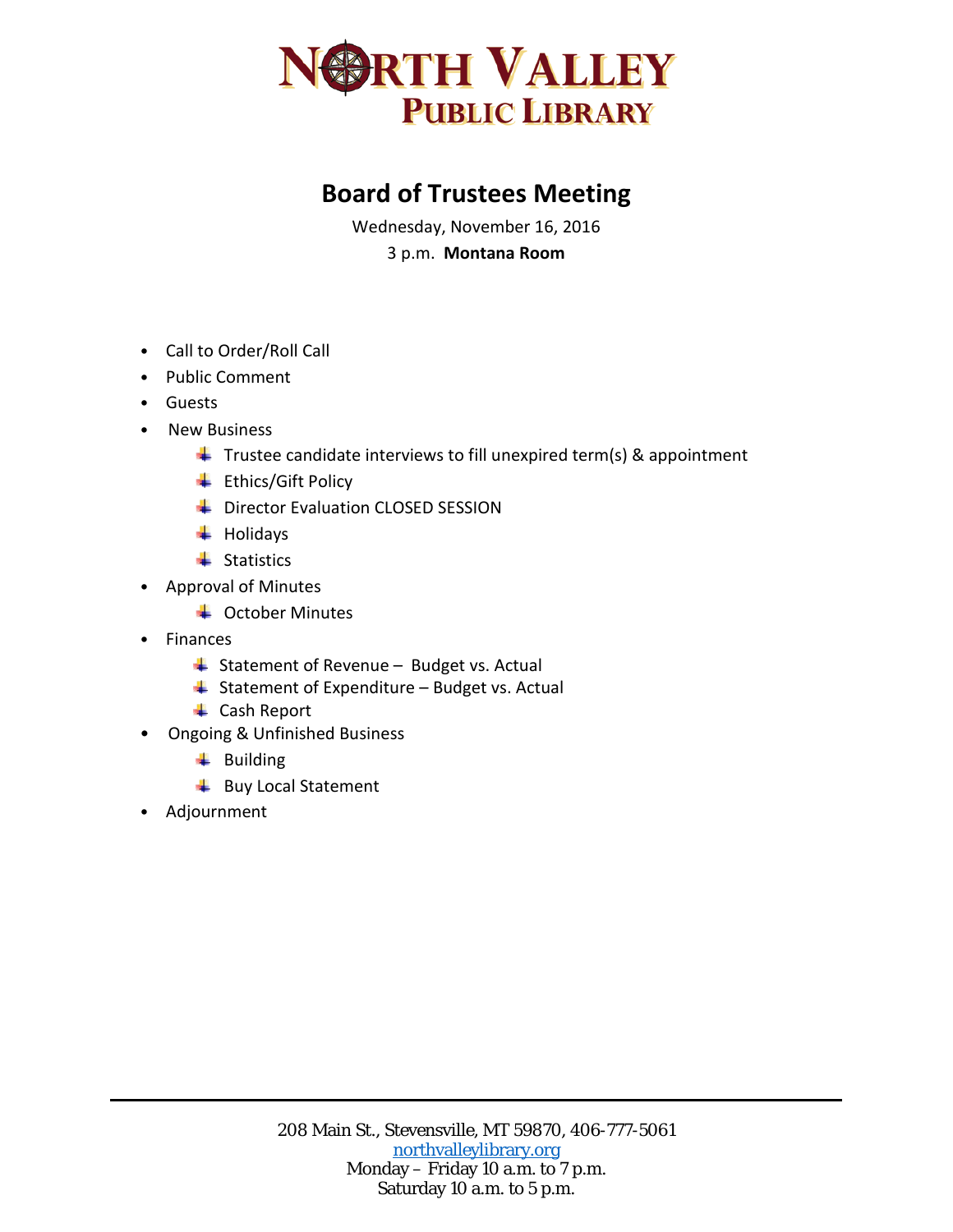North Valley Public Library Board of Trustees Meeting Wednesday, November 16, 2016 3:00 p.m. in the NVPL Community Room

Attending:

Joanne Charbonneau, Board chairperson Victoria Howell, Board Member Meghan Hanson, Board Member Kim Tiplady, Board Member Denise Ard, Library Director Leon Theroux, Guest Dianne Snedigar, Guest Ben Essary, Guest Caitlin Dunn, Guest

Joanne called the meeting to order at 2:59 p. m. All four board members present.

There was no public comment.

The meeting started with an interview with Dianne Snedigar for an open trustee position. She can bring a strong financial resource to the board and is eager to give back to our community.

Minutes: Joanne moved to approve last month's minutes, Victoria seconded. The motion passed unanimously. Joanne asked a few questions as she was gone for the last meeting.

Ethics/Gift Policy: Denise wrote an ethics policy because the library did not have one. It is a set of guidelines on everything from accepting gifts to behavior of staff. Some ideas about public trust issues she drew from other libraries' policies. There was some discussion. Gift giving to friends and volunteers has been awkward without a policy in place. Part of the new policy defines conflict of interest more specifically. The board decided to set a length of time at 18 months before a previous trustee could be hired as staff at the library. They worked at revising the statements covering trustees volunteering in the library. The new wording is: "Trustees may choose to volunteer their time and talent for occasional programming. It is not appropriate for a trustee to volunteer in any capacity where they are managed by, or overseeing a staff member, or in a capacity that would create the appearance of favoritism or the opposite." Joanne moved to accept the policy, Kim seconded. The motion passed.

Ben Essary was interviewed for an upcoming opening for a trustee position. Ben has a varied and interesting background from rural Tennessee to a career in the military and feels the library is one of the cornerstones of a community. He has ideas about the future challenges for libraries with the advancement of technology and appreciates the educational programs the library offers to the community. He can work with the time commitment.

Caitlin Dunn was interviewed for a future opening on the board. Caitlin is an avid supporter and user of our library and owner of a local company. She has been looking for a way to serve the